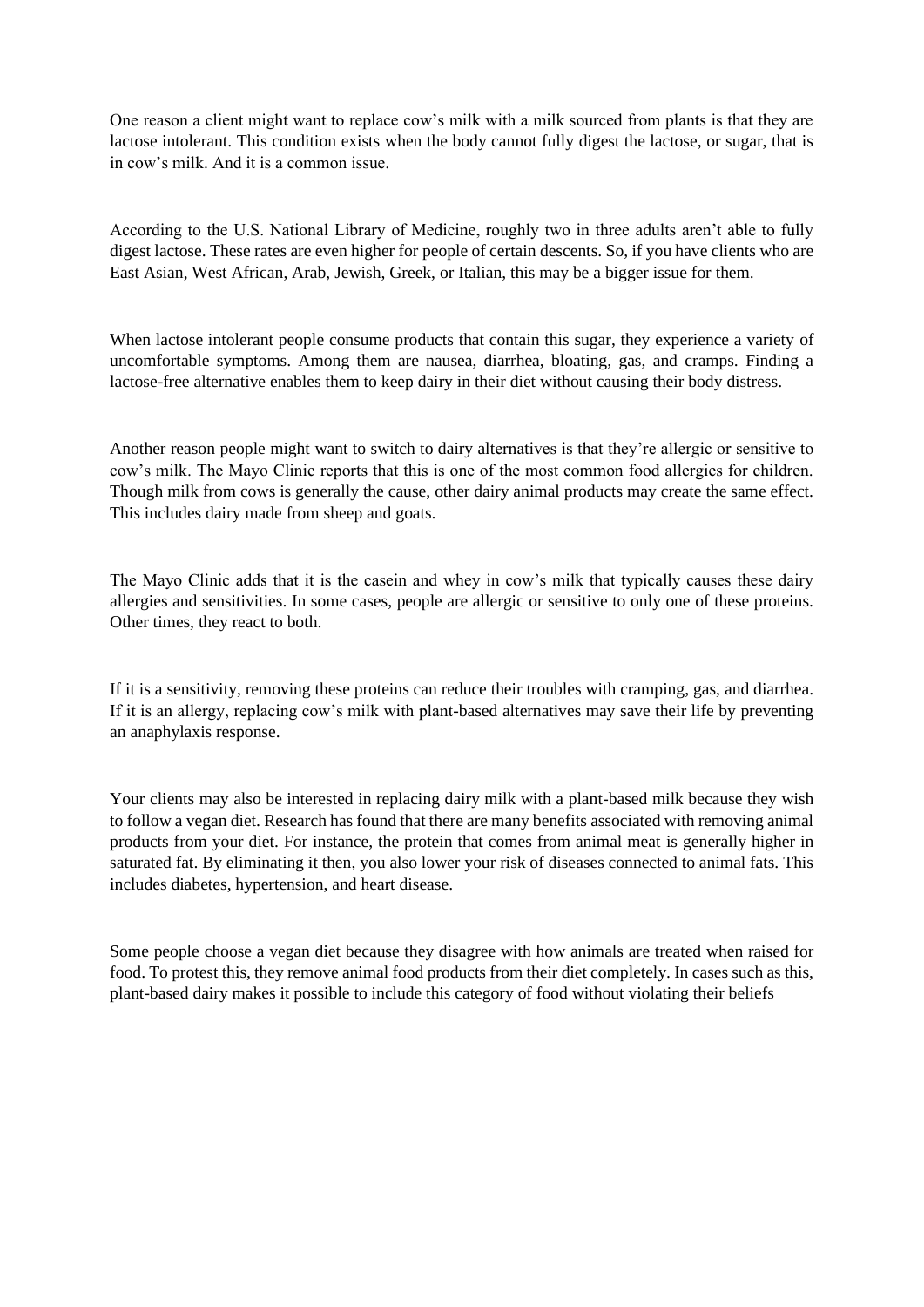## Plant-Based Dairy Products and Nutrition

The [American Society for Nutrition](https://nutrition.org/going-nuts-about-milk-heres-what-you-need-to-know-about-plant-based-milk-alternatives/) set out to answer this question. To do it, they compared a number of milk alternatives to one cup of full-fat cow's milk. This included soy milk, almond milk, pea protein, coconut milk, and several others.

Here are some of their most notable findings. We've also included what these may mean for your clients when it comes to their individual health and wellness.

## Calories

Many milk alternatives (almond milk, coconut milk, rice milk, etc.) contain fewer calories than cow's milk. That makes these options good for clients who are trying to reduce their calorie intake. Oat milk was the only exception as it contained more. So, this alternative may make more sense for clients who need to add more calories to their diet.

## Fat

Most dairy-free milks contain anywhere from 25 to 63 percent less fat than cow's milk. Hemp was the only one that fell outside these guidelines. So, if you're trying to find ways for clients to reduce the amount of fat they consume, substituting cow's milk with a plant-based milk can help achieve this goal.

## Sugar

A lot of milk alternatives contain less sugar than cow's milk. While all clients should be watching their sugar intake, this is even more critical for those diagnosed with diabetes. Consuming products higher in sugar can cause their blood sugar to spike, which [Medical News Today](https://www.medicalnewstoday.com/articles/313138#symptoms) shares can lead to shortness of breath, rapid heart rate, or even a coma.

#### Protein

Typically, dairy-free alternatives are lower in protein than milk that comes from cows. If clients wish to incorporate one of these options, additional protein may need to be added in their diet to ensure that they are getting enough of this macronutrient. The only exceptions were soybean, pea protein, and flaxseed milk.

#### Sodium

Coconut milk has the lowest amount of sodium. That makes this option more beneficial for clients who need to limit their intake. This would include those who struggle with high blood pressure, hypertension, or other cardiac issues.

#### Minerals

Certain minerals are more prevalent in some dairy alternatives than in others. For instance, pea protein milk is higher in potassium and calcium. If your client is deficient in one of these nutrients, switching to this milk can help them increase their intake.